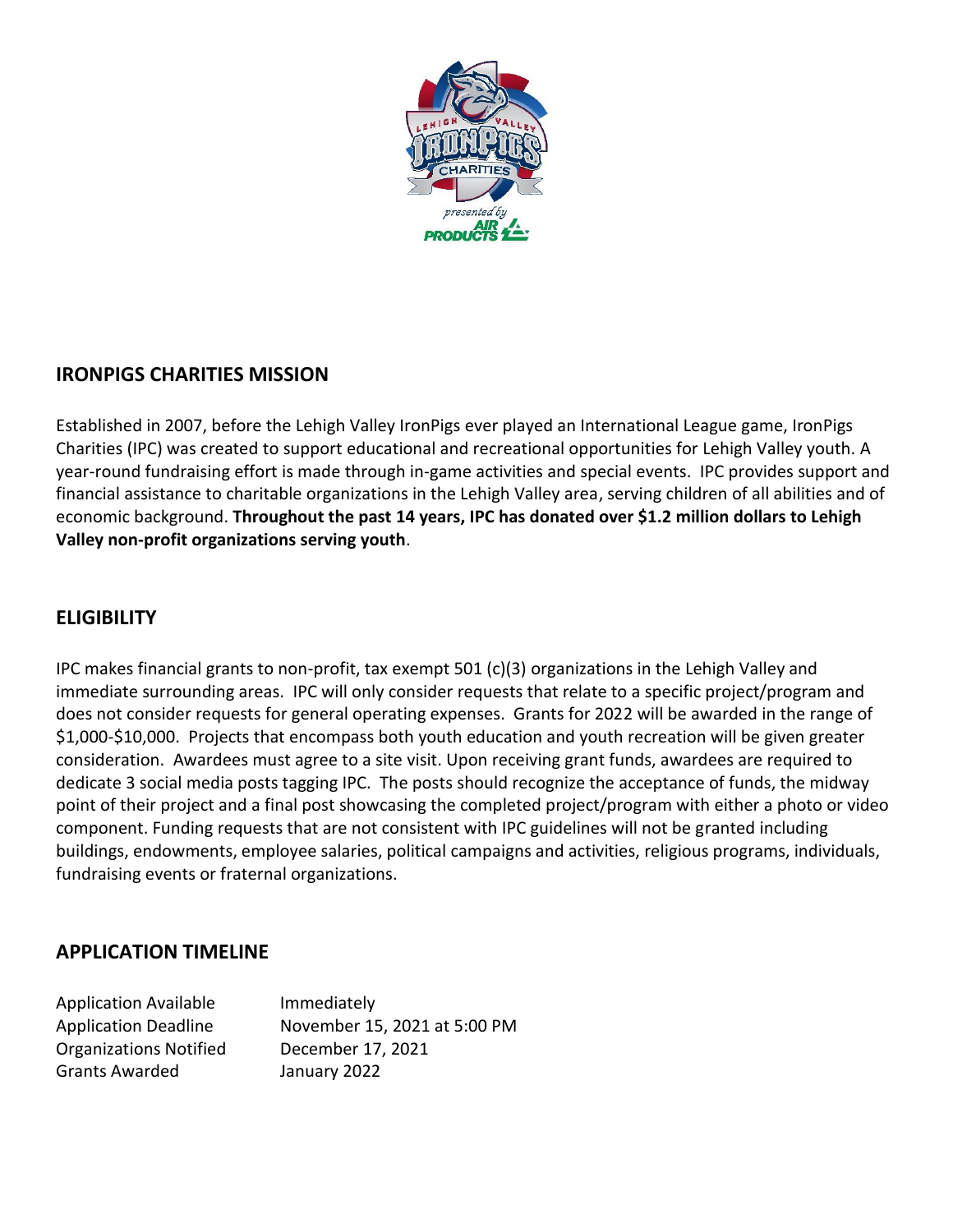The application **MUST** be kept to no more than two (2) total pages with a minimum font size of 11.

# **GRANT APPLICATION:**

| <b>Non-Profit Organization:</b>                                                                                                                                                                                                     |
|-------------------------------------------------------------------------------------------------------------------------------------------------------------------------------------------------------------------------------------|
| <b>Contact Name:</b> Annual Contact Name: Annual Contact Name: Annual Contact Name: Annual Contact Oriental Contact O                                                                                                               |
| Address: Andress: Address: Address: Address: Address: Address: Address: Address: Address: Address: Address: Address: Address: Address: Address: Address: Address: Address: Address: Address: Address: Address: Address: Addres      |
|                                                                                                                                                                                                                                     |
| <u>Phone:</u> E-mail: E-mail: E-mail: E-mail: E-mail: E-mail: E-mail: E-mail: E-mail: E-mail: E-mail: E-mail: E-mail: E-mail: E-mail: E-mail: E-mail: E-mail: E-mail: E-mail: E-mail: E-mail: E-mail: E-mail: E-mail: E-mail: E-mai |
|                                                                                                                                                                                                                                     |
|                                                                                                                                                                                                                                     |
|                                                                                                                                                                                                                                     |
|                                                                                                                                                                                                                                     |
|                                                                                                                                                                                                                                     |
| 1. Provide:                                                                                                                                                                                                                         |
| The organization's mission statement                                                                                                                                                                                                |
| A brief description of the project you are seeking support for                                                                                                                                                                      |
| A list of goals and objectives for this project                                                                                                                                                                                     |
| The specific use of the grant funds for this project                                                                                                                                                                                |
| 2. Will your project operate if we are still facing the impacts of the pandemic, and how would your                                                                                                                                 |
| project change if the pandemic is still occurring when your project takes place?                                                                                                                                                    |
| 3. How will the project's success be measured?                                                                                                                                                                                      |
| 4. Would IPC be the sole funder of this project (Yes or No)? ____________                                                                                                                                                           |
| If no, what additional funding have you applied for or secured?                                                                                                                                                                     |
| 5. What is the program timeline (with specific dates if applicable) and target completion date?                                                                                                                                     |
| 6. Describe how the project meets the IPC mission areas of Youth Education and/or Youth Recreation                                                                                                                                  |
| 7. Number of children to be served by the project                                                                                                                                                                                   |
| 8. Anticipated demographic percent: ______ Economically Disadvantaged_______ Youth with                                                                                                                                             |
| <b>Disabilities</b>                                                                                                                                                                                                                 |
| 9. List the counties your organization serves and the geographic area that will be served by this project                                                                                                                           |
| 10. Have you received a grant from IronPigs Charities in the past (Yes or No)? _________                                                                                                                                            |